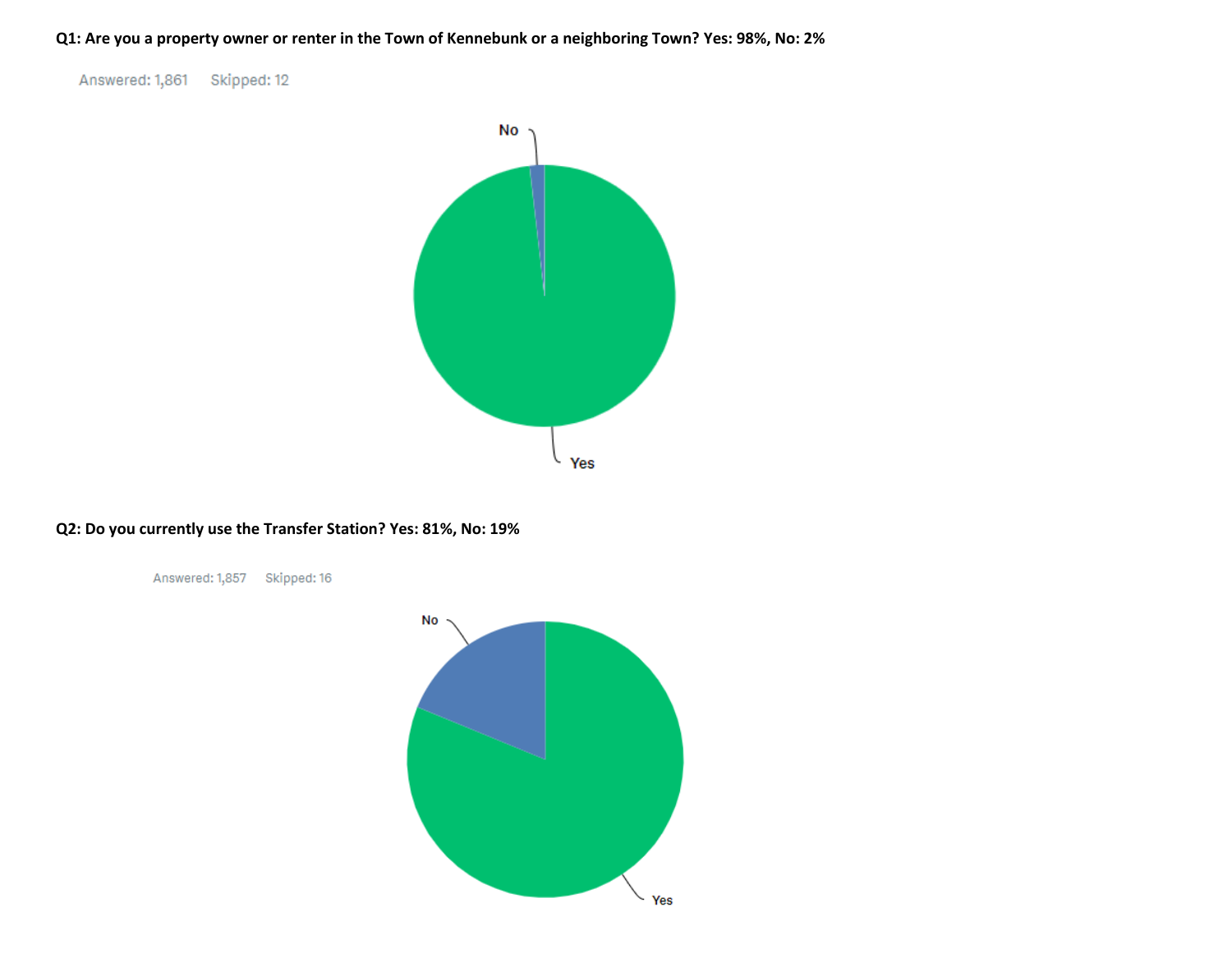## **Q3: Are you a business owner who currently uses the Transfer Station as a part of doing business?**

Answered: 1,856 Skipped: 17



## **Q4: If you are a business owner who uses the Transfer Station for your business, what services are important to you?**



Answered: 87 Skipped: 1,786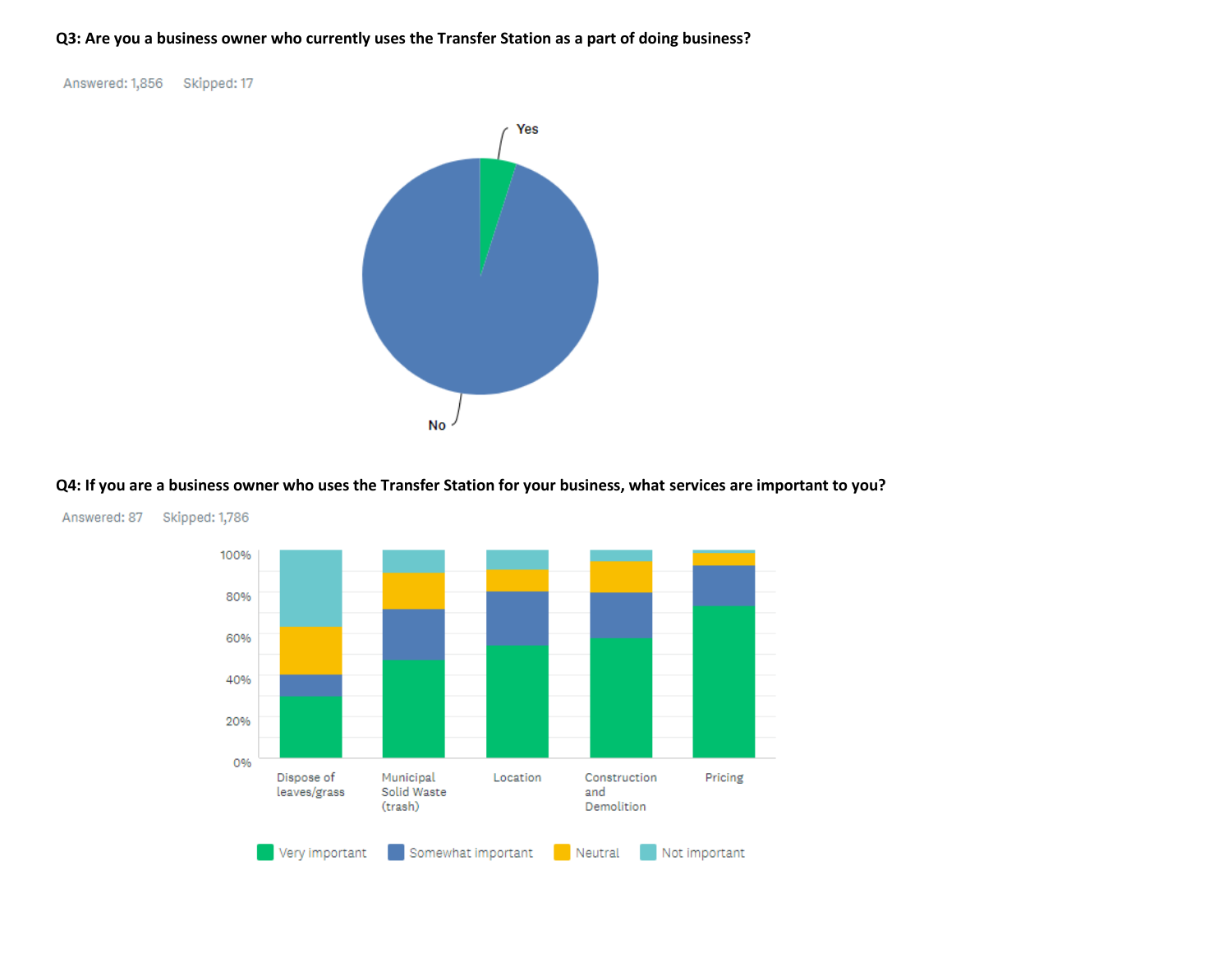## **Q5: What Town is your business located in?**



# **Q6: Do you currently use the Town's curbside trash and recycling collection program? Yes: 90% No: 10%**



Answered: 1,849 Skipped: 24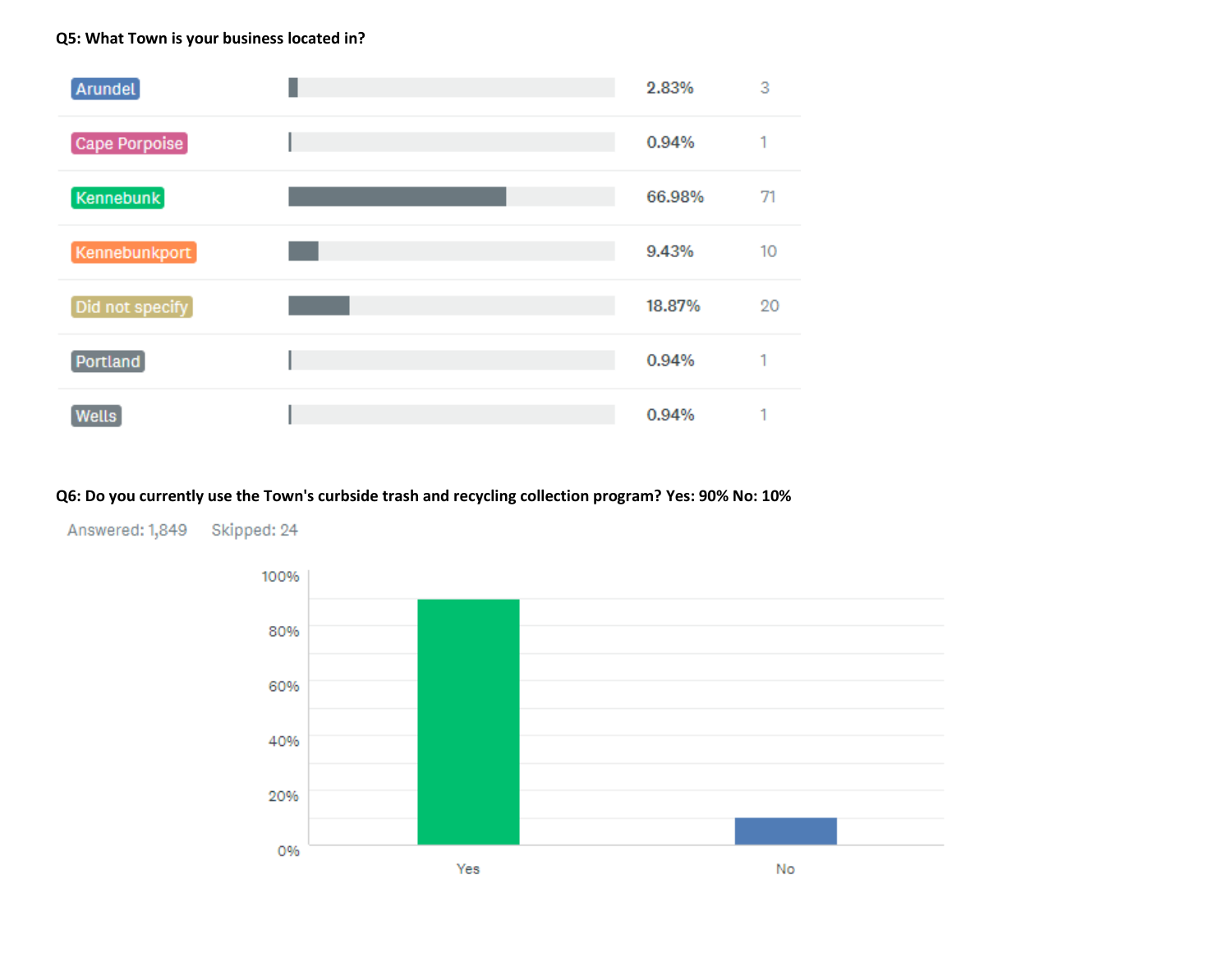### **Q7: If you DO NOT currently use the Town's curbside trash and recycling program, how do you dispose of your household trash/recycling?**

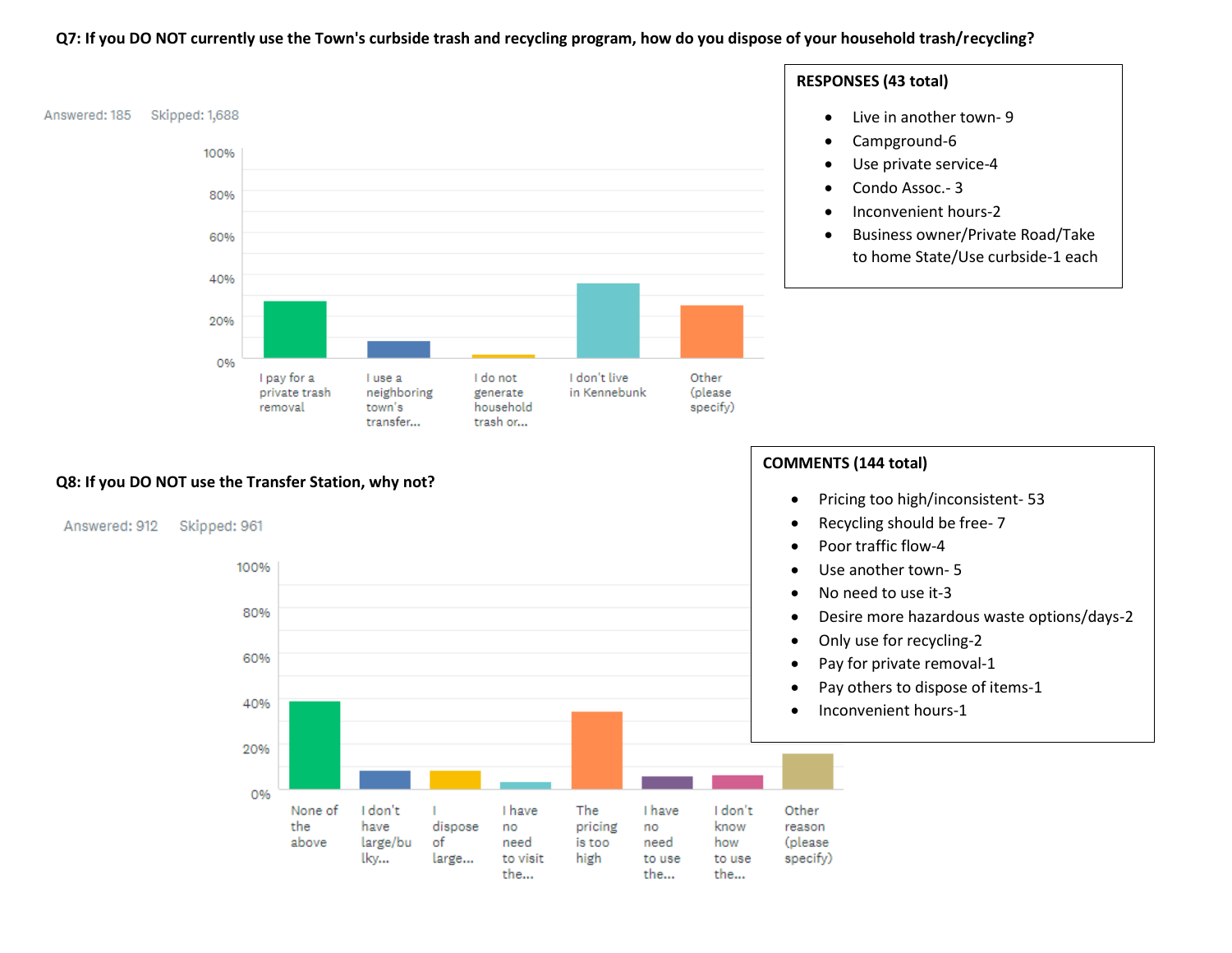# **Q9: If you use the Transfer Station, when do you typically visit to dispose of trash and recycling during these hours?**



#### Skipped: 535 Answered: 1,338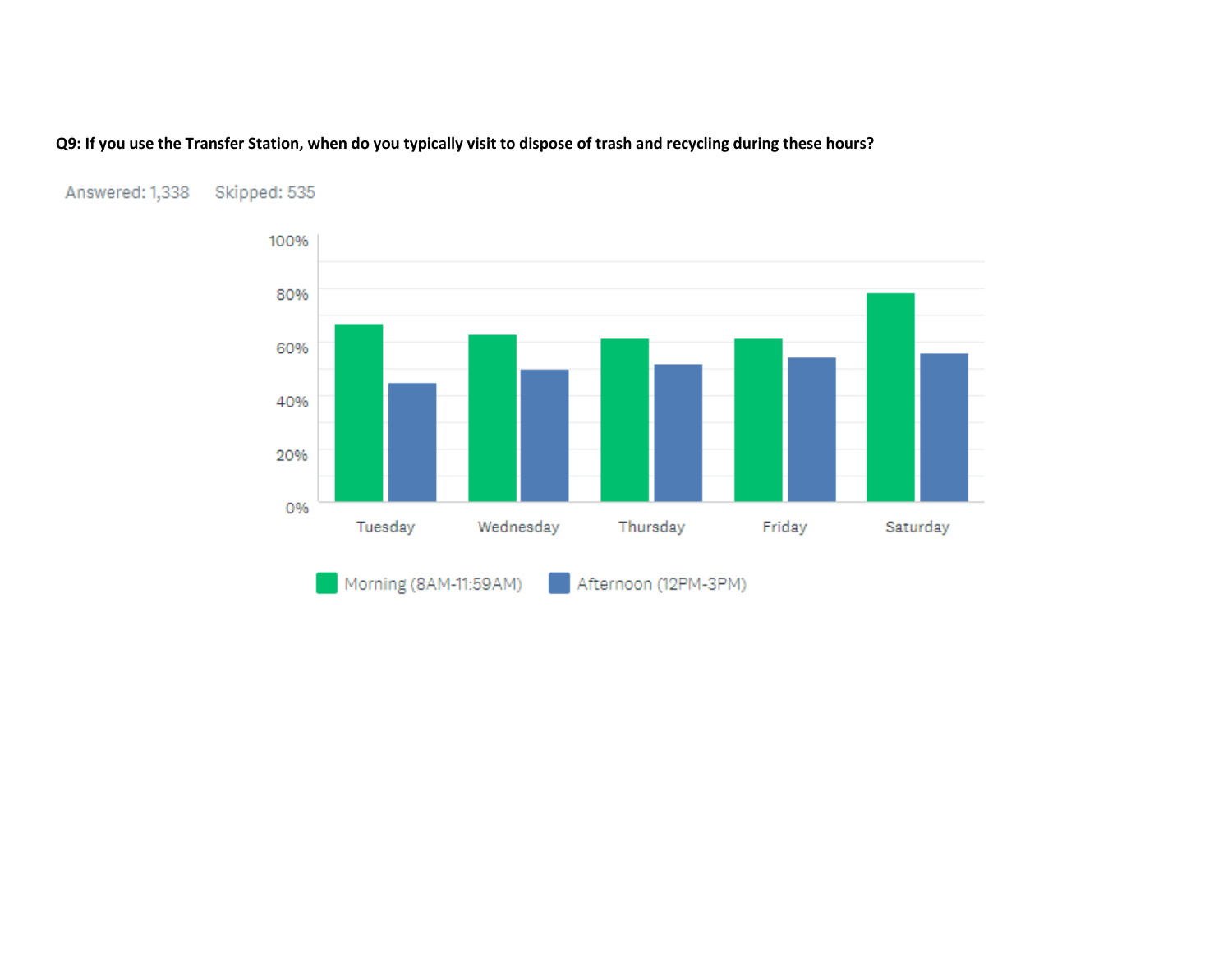**Q10: On average, how often do you use the Transfer Station?**

**On average, of the 1,750 respondents to this question, over half (1,008 respondents or 57%) use the transfer station a few times/year or once per year. About 30% of the respondents (530) said that they use the Transfer Station between once/week and a few times/month.** 

Answered: 1,750 Skipped: 123

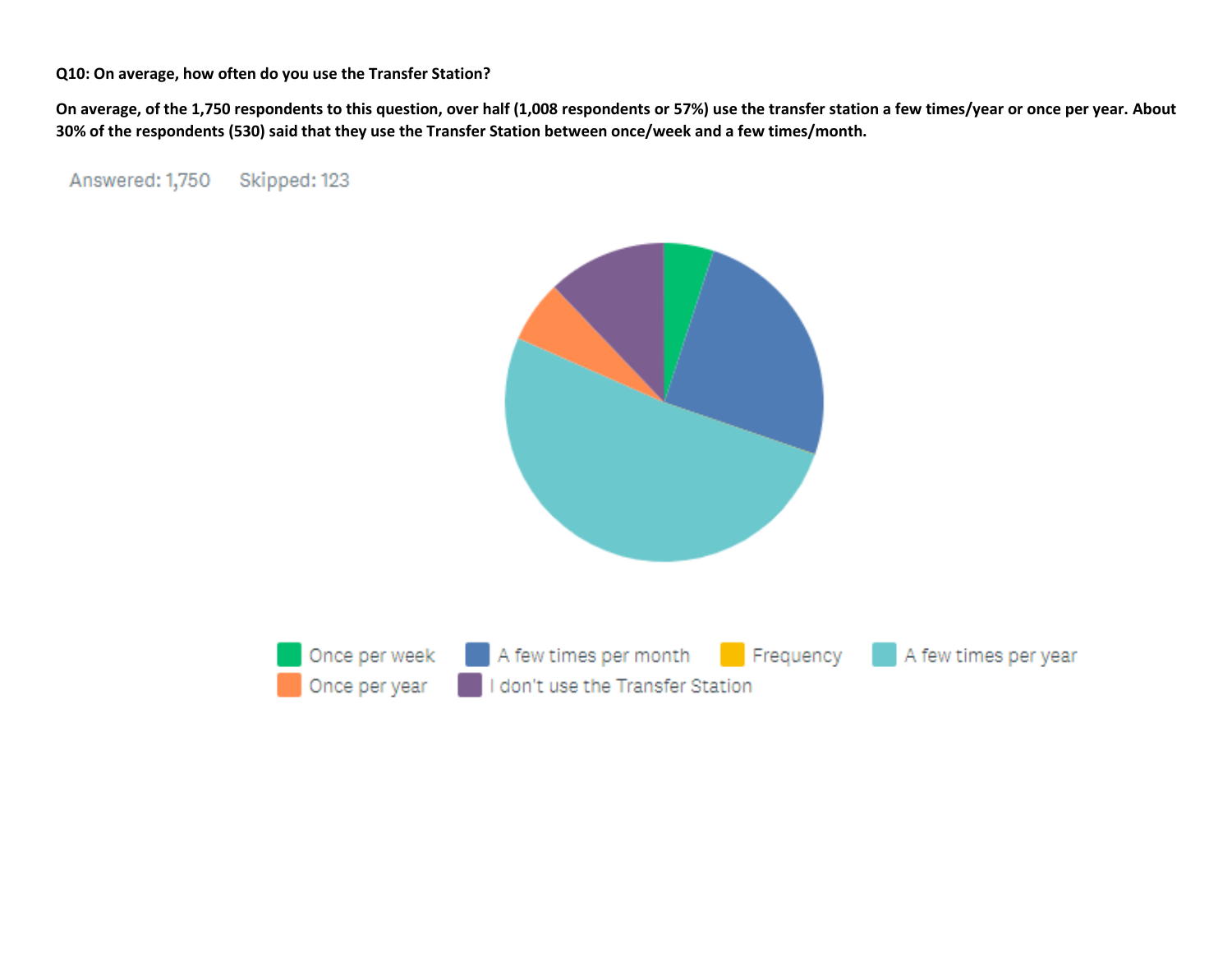### **Q11: How satisfied are you with the current site and operations of the Transfer Station?**

Answered: 1,545 Skipped: 328



# **COMMENTS (401 total)**

- Pricing is inconsistent- 128
- Pricing is too high- 97
- Recycling should be free- 55
- Traffic flow is poor/congestion/unsafe- 46
- Need later hours ("after work")- 37
- Desire Sunday/Monday hours- 31
- Feels there is good customer service-22
- Feels there is poor customer service-13
- Desire swap shop/alternative recycling-9
- Desire additional hazardous waste day- 6
- Desire pick up curbside for large/bulky items- 3
- Want fair pricing-2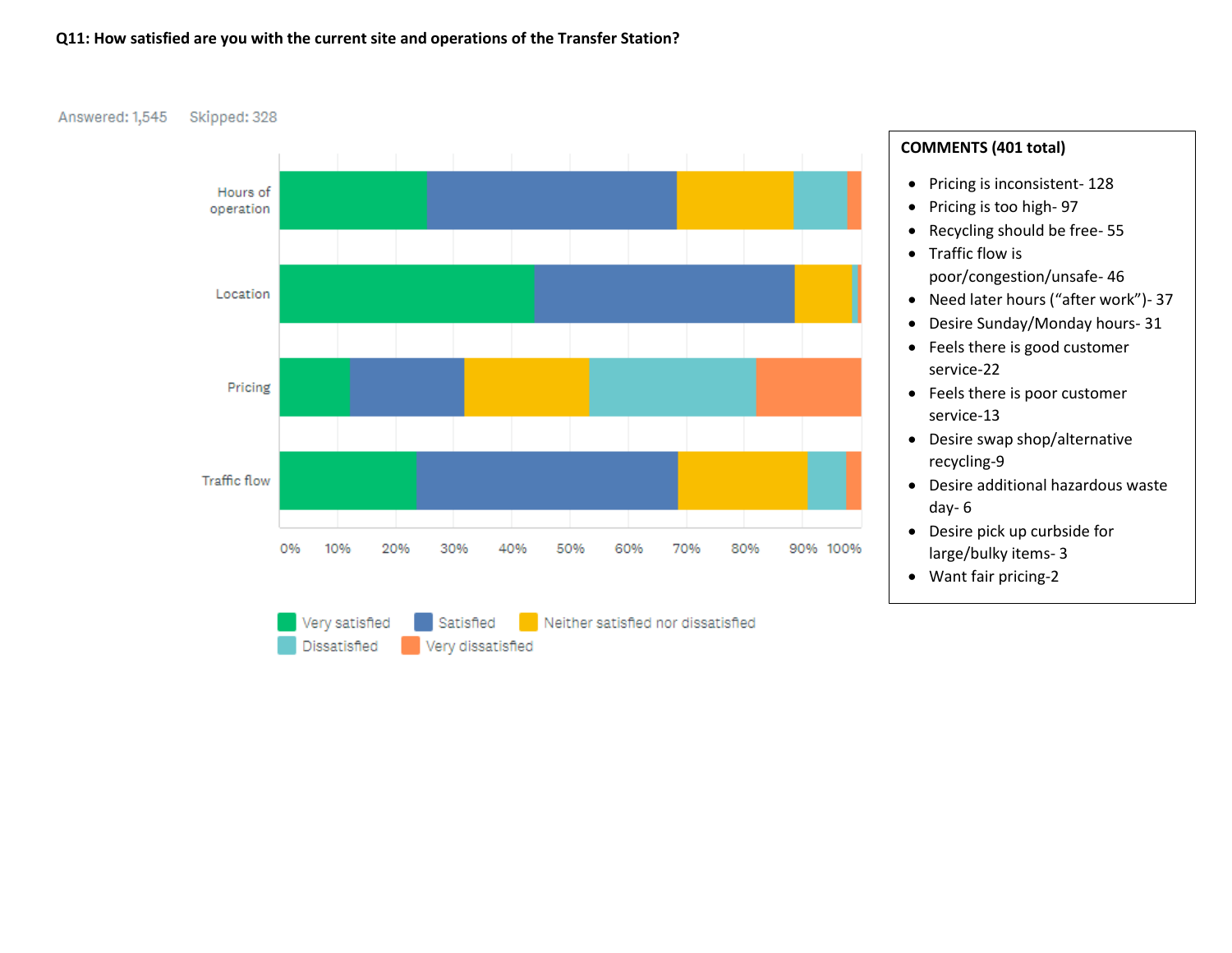**Q12: In addition to the Transfer Station, the site at 36 Sea Road is used for various municipal purposes (it houses the Public Services Dept. including Highway, Parks & Facilities, serves as a staging area for paving/ construction projects, sand/salt/snow storage and Recreation supplies). Do you currently use the site for any of the purposes below? (Check all that apply)**

Answered: 1,552 Skipped: 321



use this a lot use this sometimes I do not use this I do not think this should be on the site of the Town's Public Services facility

# **COMMENTS (107 total)**

- Wood chips/brush/clippings disposal-20 (important, use it (occasionally/often), value it)
- Value and use or want to have a resue/donations option- 12 (clean up TC, used to like it, like having option for donations)
- Didn't know about other services-9
- Composting- 8 (use compost, should be free, like it)
- Christmas Tree recycling/disposal-5 (like it, use it)
- Hazardous Waste- 5 (use it on collection day)
- Sledding Hill-4 (Keep it, don't use it but love it, fond memories)
- Sand/Salt-2
- Construction & Demo materials- 1
- Electronic recycling/disposal- 1
- Liability-1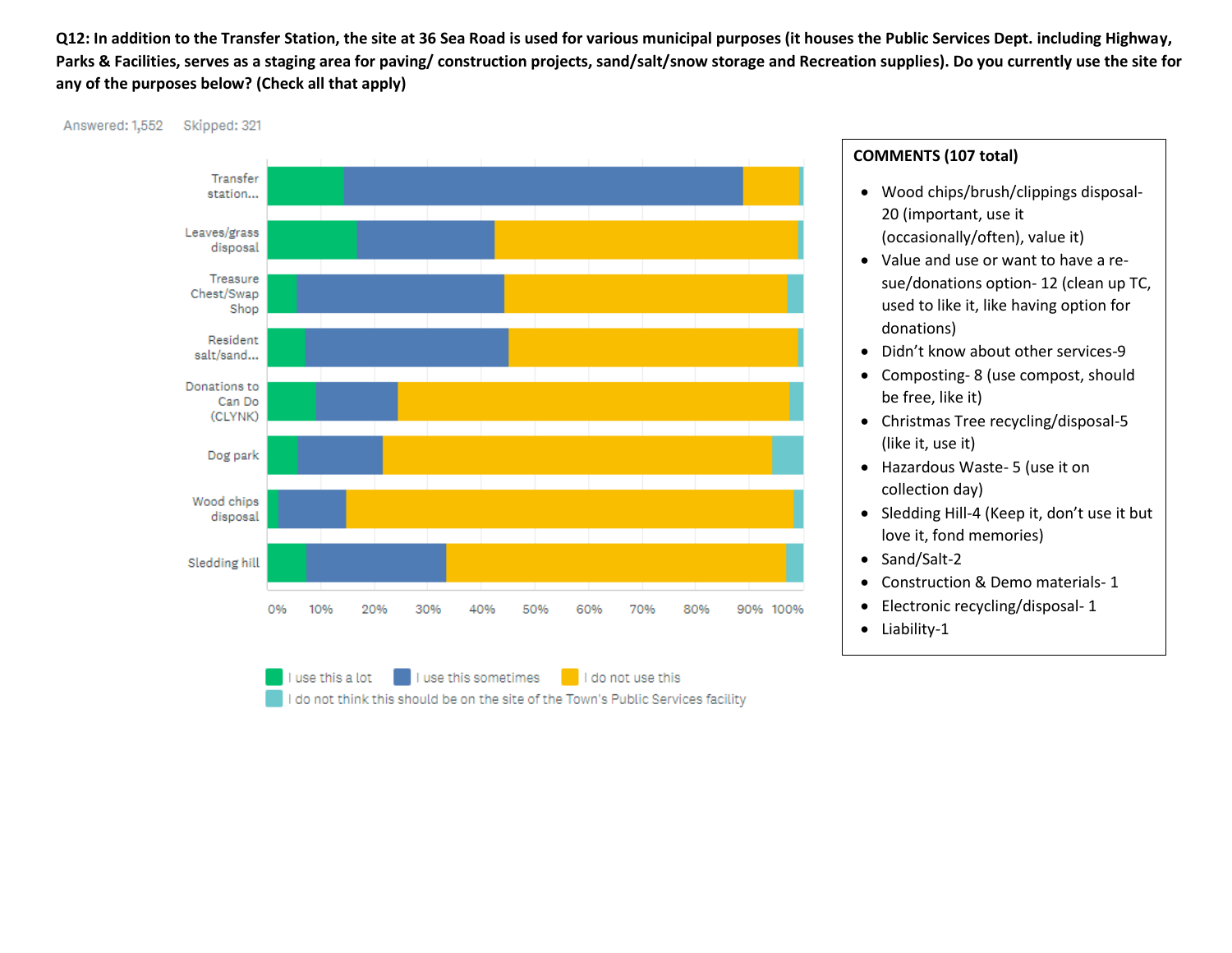### **Q13: Of the current services on site which are important to you?**



# **COMMENTS (73 total)**

- Wood chips/brush/clippings disposal-11 (important)
- Desire composting options-11
- Value a Sal. Army/donation spot-8
- Want something alternative on the land- 7 (skatepark, exercise options, trails, solar farm)
- Hazardous waste disposal/collection- 6 (important, want more/options)
- Pricing too high-4
- Recycling should be free-3
- Dog park is imp-3 (some say "clean up")
- Want more communications re: TS/operations-2
- Provide compost/wood chips/topsoil for residents-1
- Wasn't aware of other services- 1
- Undesirable location-1
- Wasn't aware of services-1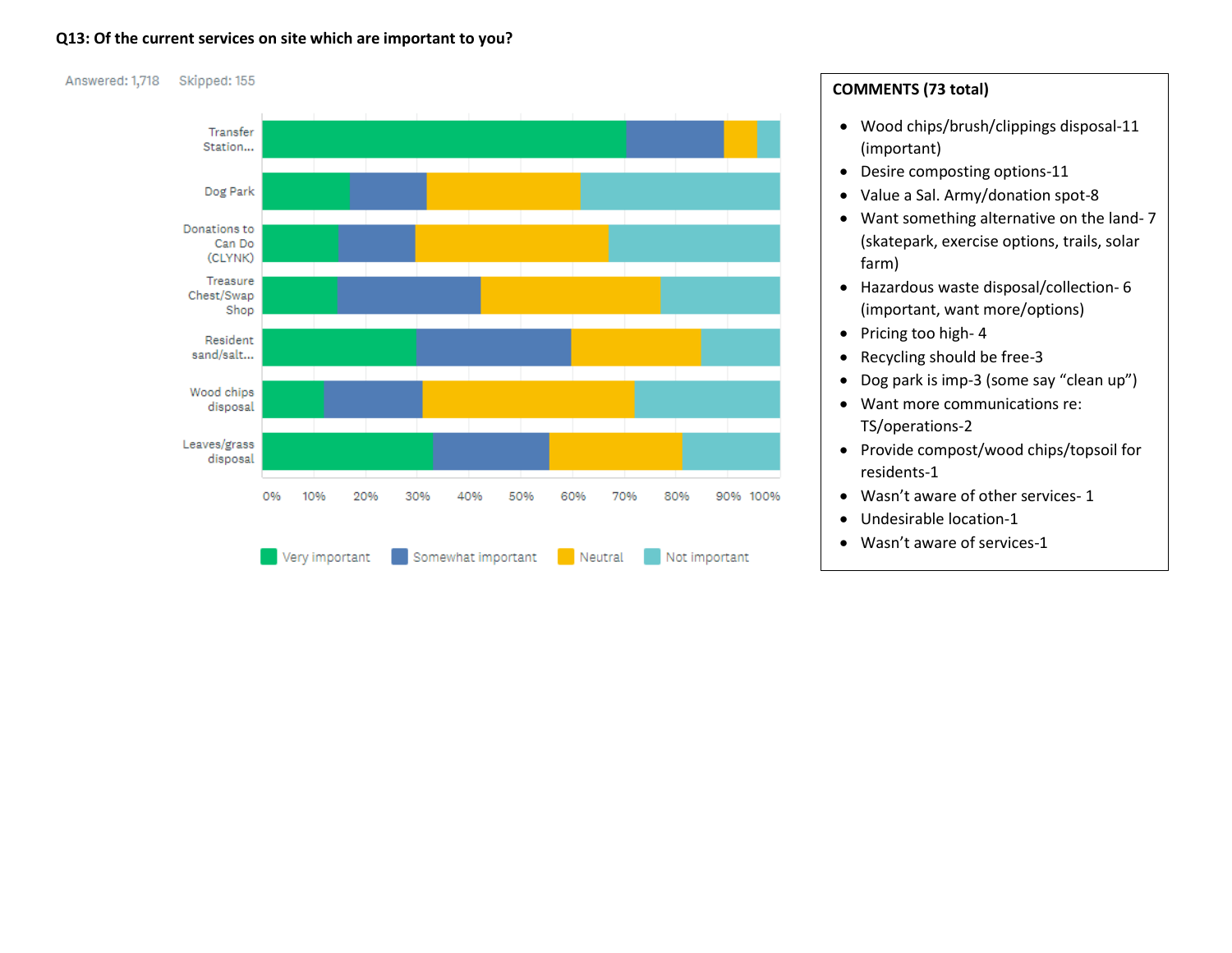### **Q14: How far would you travel to use a Transfer Station?**

**Of the 1,598 respondents, approximately 40% said they would only want to use a Transfer Station located in their town (672), over 50% stated they would travel 5-10 miles (925), and 6% of respondents said they would travel 20+ miles to use one (114).** 



**Q15: On a scale of 1-5, how valuable is it to you to have a local option for a transfer station located in Kennebunk?**

**Of the 1,750 respondents, 80% said they find it either extremely valuable or very valuable to have a local option for a Transfer Station in Kennebunk (1,413). About 18% reported that a Transfer Station located in Kennebunk was only somewhat valuable, not so valuable or not at all valuable.** 

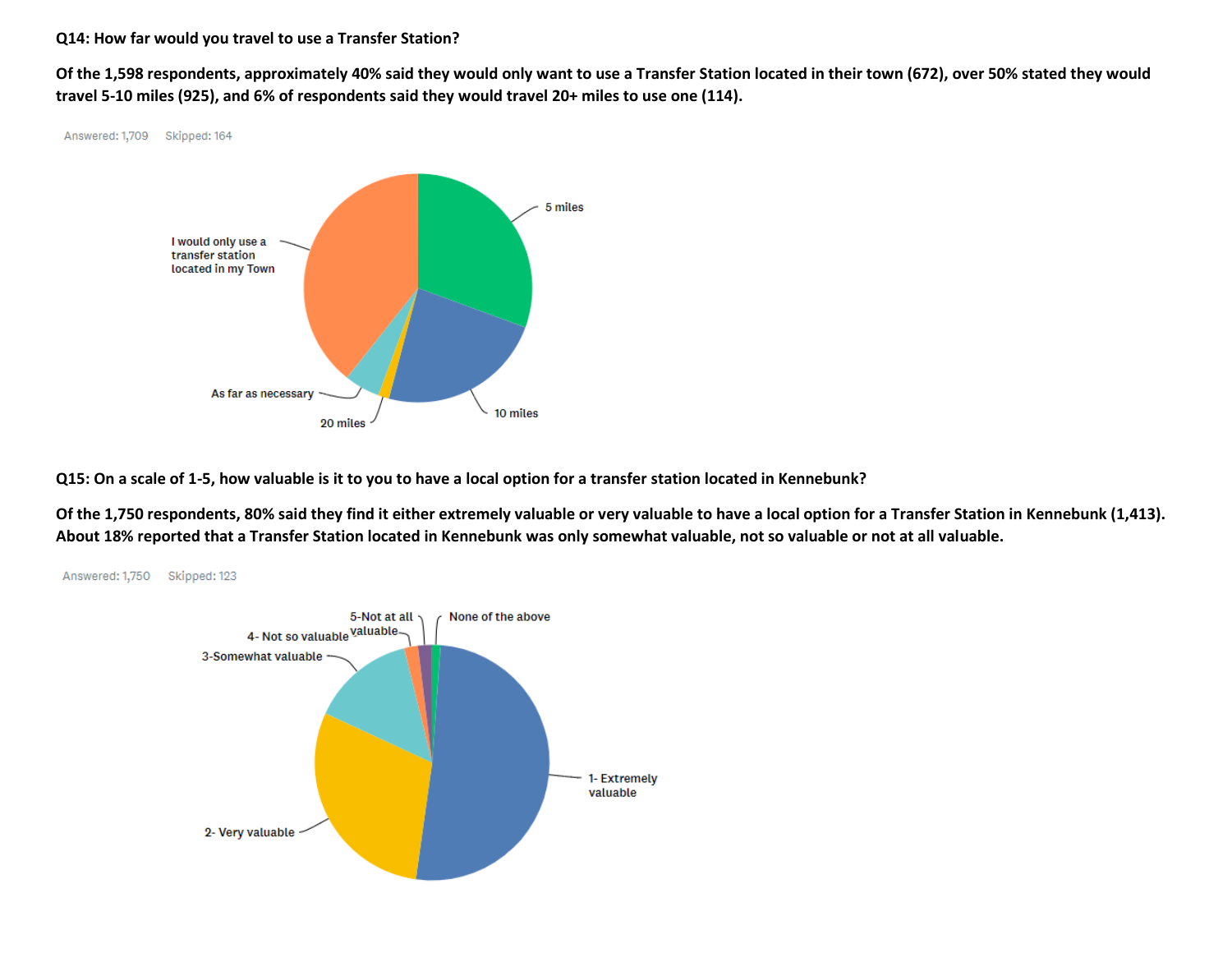#### **DEMOGRAPHICS**

#### **Q16: Where do you live?**

**78% of the respondents live in Kennebunk (year-round), 9% live in Kennebunk (seasonally), 9% live in Kennebunkport, and respondents from Arundel and Wells represent 2% of the respondents. Other responses were recorded from Lyman, Alfred, Sanford, Old Orchard Beach, Saco, Eliot and various other states.** 



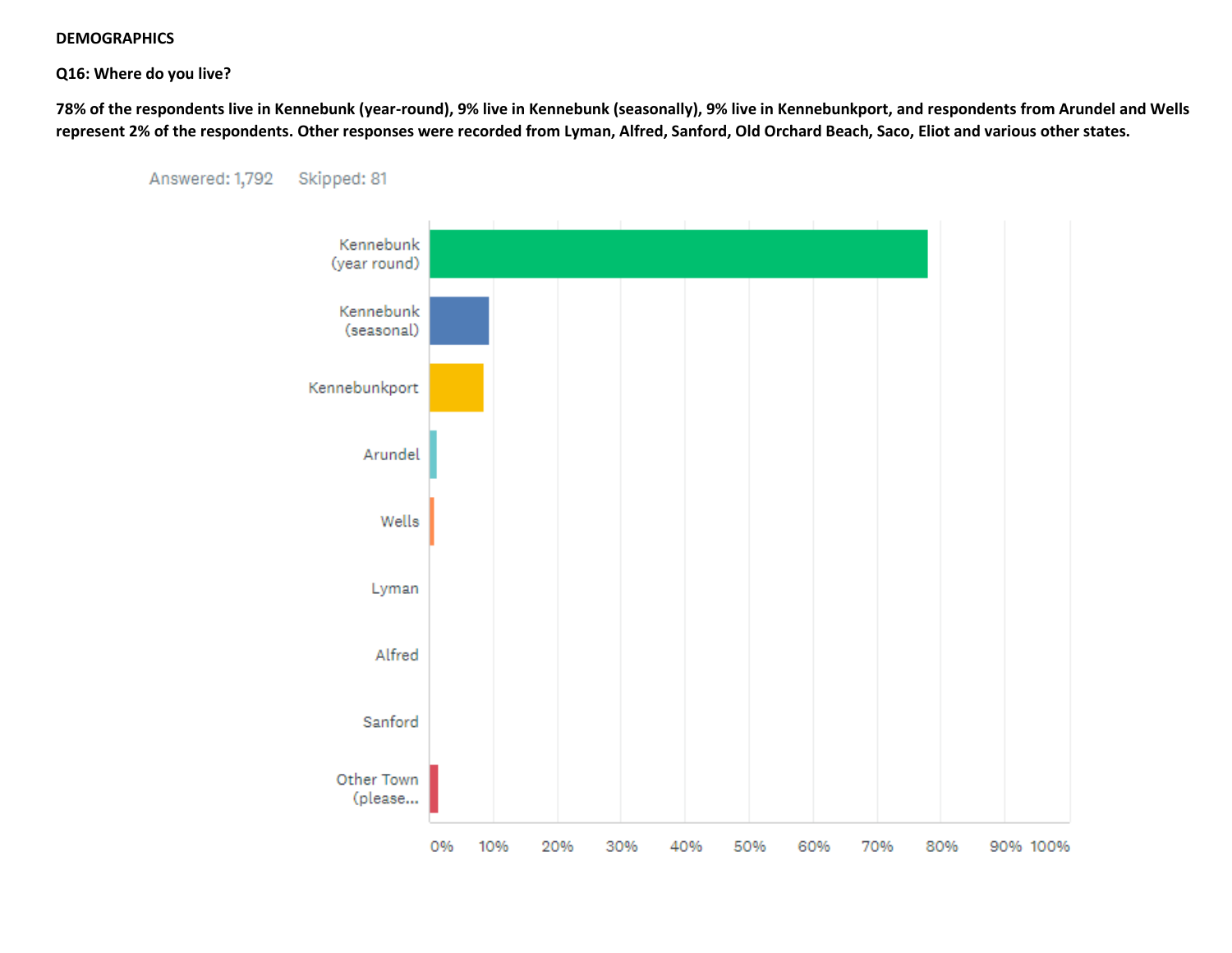## **Q17: Age of respondent?**

Answered: 1,792 Skipped: 81



| Kennebunk Population by age | 2017           | 2022           |
|-----------------------------|----------------|----------------|
|                             |                |                |
| $0 - 14$                    | 13.6%          | 12%            |
| $15 - 24$                   | 10.6%          | 9.1%           |
| 25-34                       | 7.7%           | 9.4%           |
| 35-44                       | 9.5%           | 8.7%           |
| 44-54                       | 14.7%          | 12.3%          |
| 55-64                       | 17.4%          | 16.8%          |
| 65-74                       | 13.9%          | 16.3%          |
| 75-84                       | 7.9%           | 10.3%          |
| $85+$                       | 4.6%           | 5%             |
| <b>Median age</b>           | 51.2 years old | 53.9 years old |

*ESRI Community Profile, prepared by SMPDC, March 2018*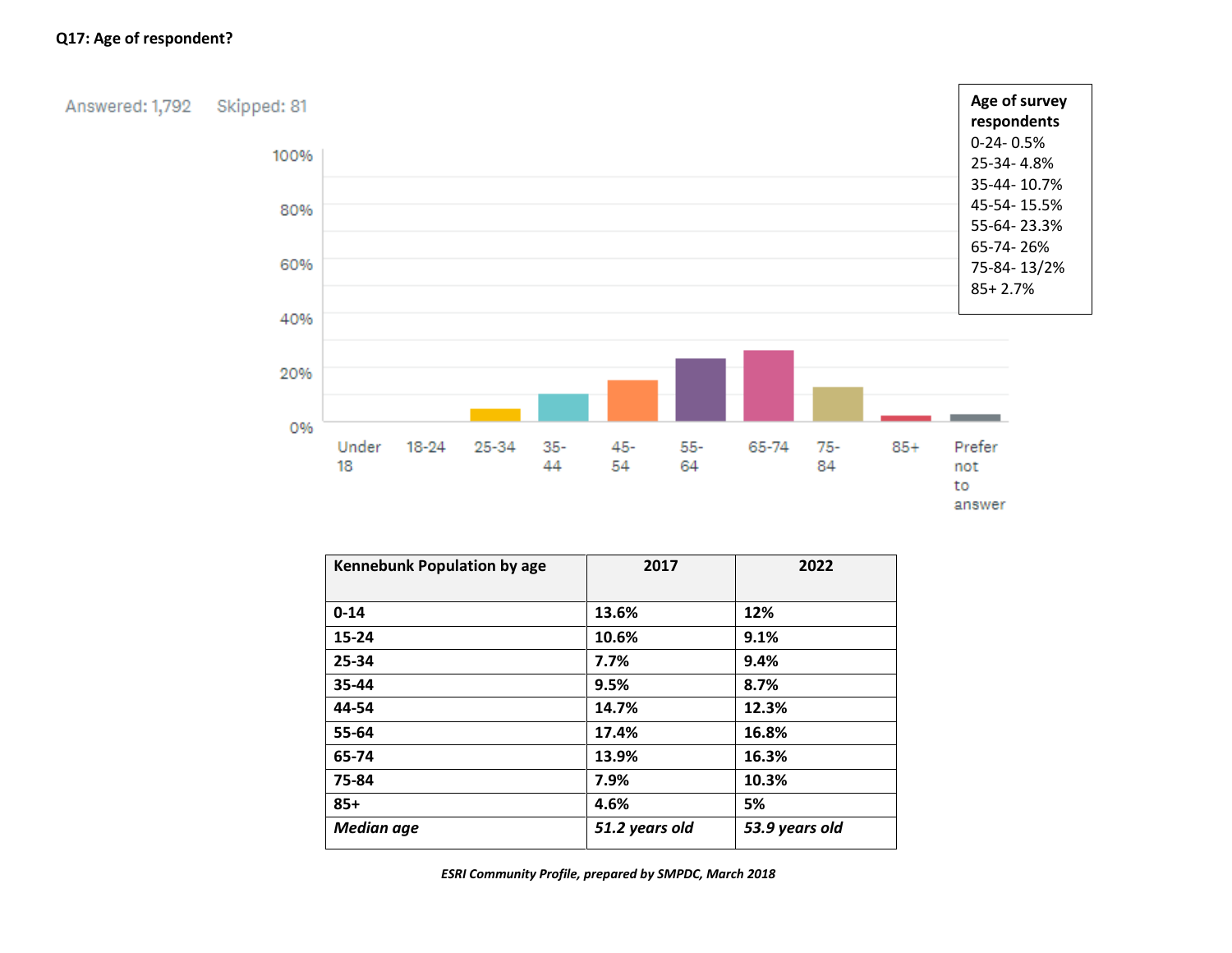## **Q18: How many people currently live in your household?**

**16% of respondents live alone and 83% live with 1-5+ others. (50% are households of 2, 12% households of 3, 15% households of 4 and 6% households of 5+)**

#### Answered: 1,792 Skipped: 81

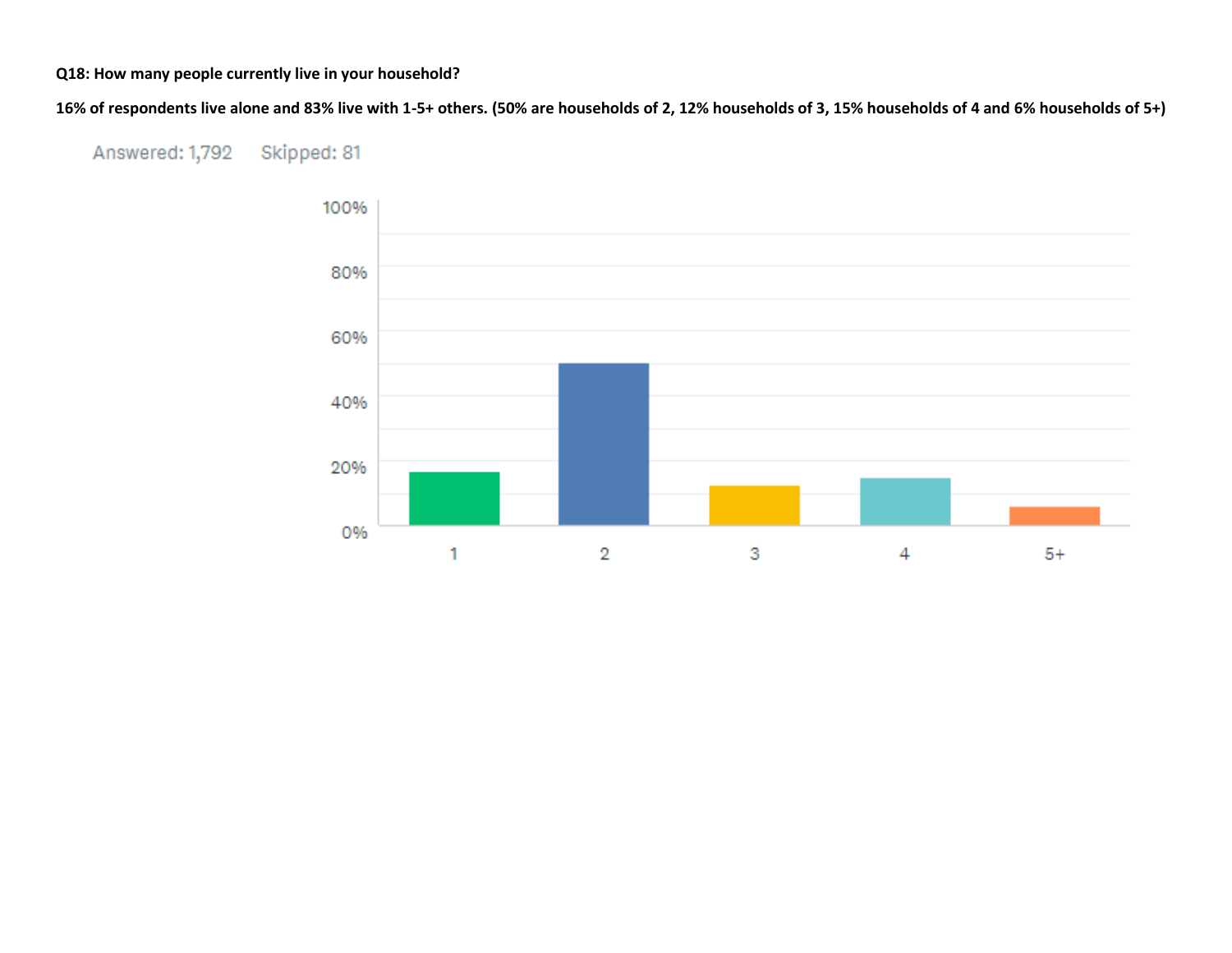Any further comments or questions

The Town of Kennebunk needs the transfer station . This is an essential service

Pricing of Kennebunk town trash bags is outrageous, high price must greatly reduce compliance

would be nice to have a smaller then blue trash bag available for small items that need to go out sooner then when a blue bag is full ie. meat wrappers, meat bones, dog waste

If you want an example of one that is well organized check out Orleans, MA on Cape Cod. It is busier since I don't think they have curbside collection

**Thanks** 

Good luck moving forward—town services are important

Please keep the transfer station in town.

Taxes too high (liberal Dem. Gov.)

For the love of all that is holy, please do not close the transfer station

Someone offers up in the editorial section of The Kennebunk Post that the town should offer kitchen waste composting as a service to decrease the the waste stream. I would like the town to repeat the offer to purchase the "Earth Machine " composting bins. I purchased 2 when offered and would purchase more. I also need some replacement parts as one of the bins I have suffered a tree branch falling on it.

I would find it extremely beneficial if the town developed a system for community composting.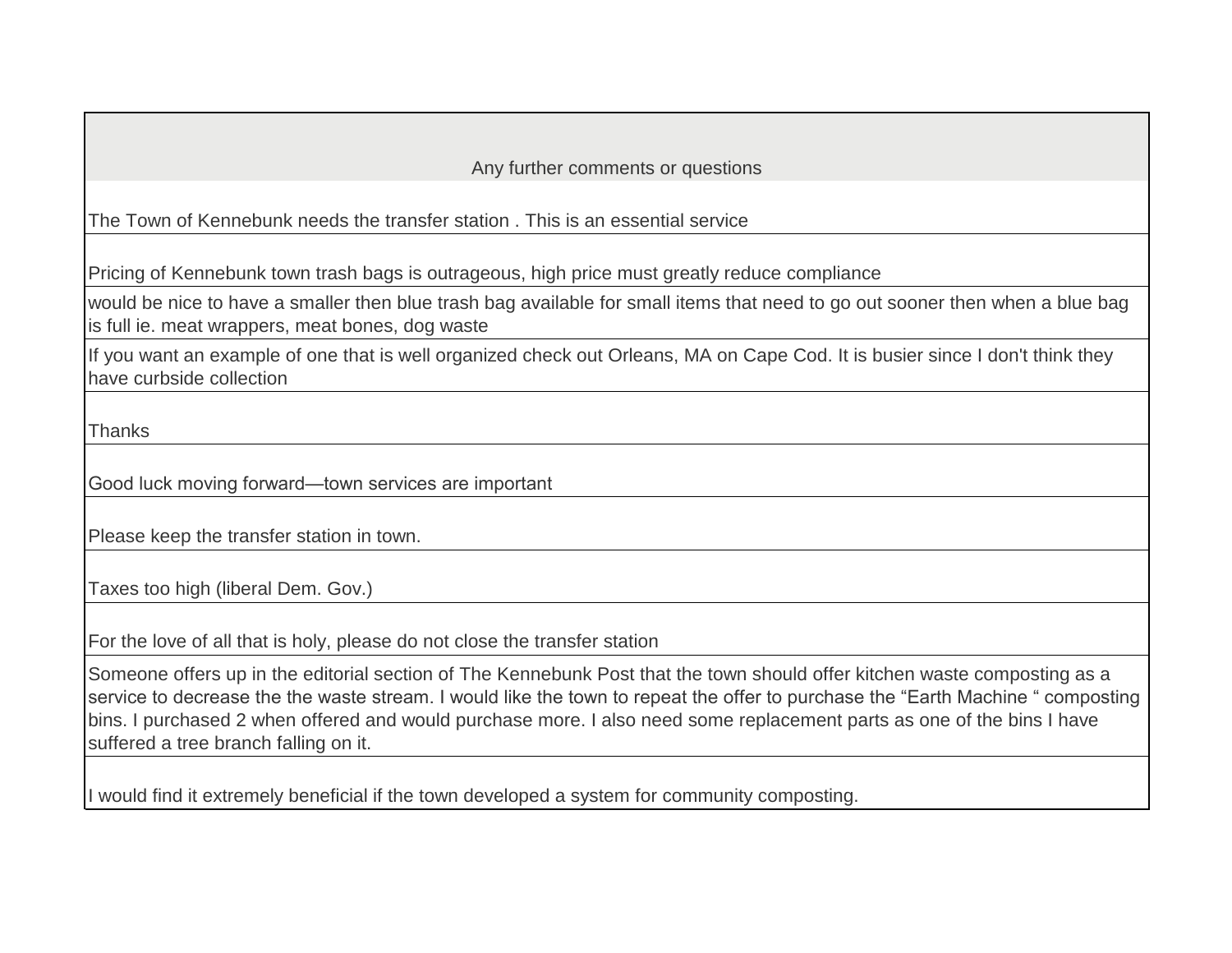Get new staff who are respectful and kind

Thanks for asking!

Don't forget to include household hazardous waste in this discussion.

Emphasize the need for more frequent toxic waste days and occasional paper shredding days!

Food for thought, I do not know how many seasonal residents and renters you have in KB. On Anna Maria Island, the trash collectors will return your trash bins to the side of the house. This allows "weekend" folks to set their trash out, but not worry about bins being left on the road for an undeterminable amount of time. I think it would be helpful to understand the difficulty of not being intown on Tuesdays for pickups and what alternatives should be considered.

We need more household hazardous waste days as these are a nightmare and I don't even bother

Consider charging higher fees to out of towners to reduce impact on citizens.Town trash bags are difficult,

There are better models out there for trash pickup and recycling. Why do we make it difficult for the citizens? Pick up everything curbside and that which can't fit in the bins we should be able to drop off at transfer station with no fee - especially cardboard!

Let's not put more plastic in the environment. We have to double bag our trash to use Town bags. Put the cost in taxes

Recycling should be a free service for local taxpayers

As previously mentioned, the only problem is the prices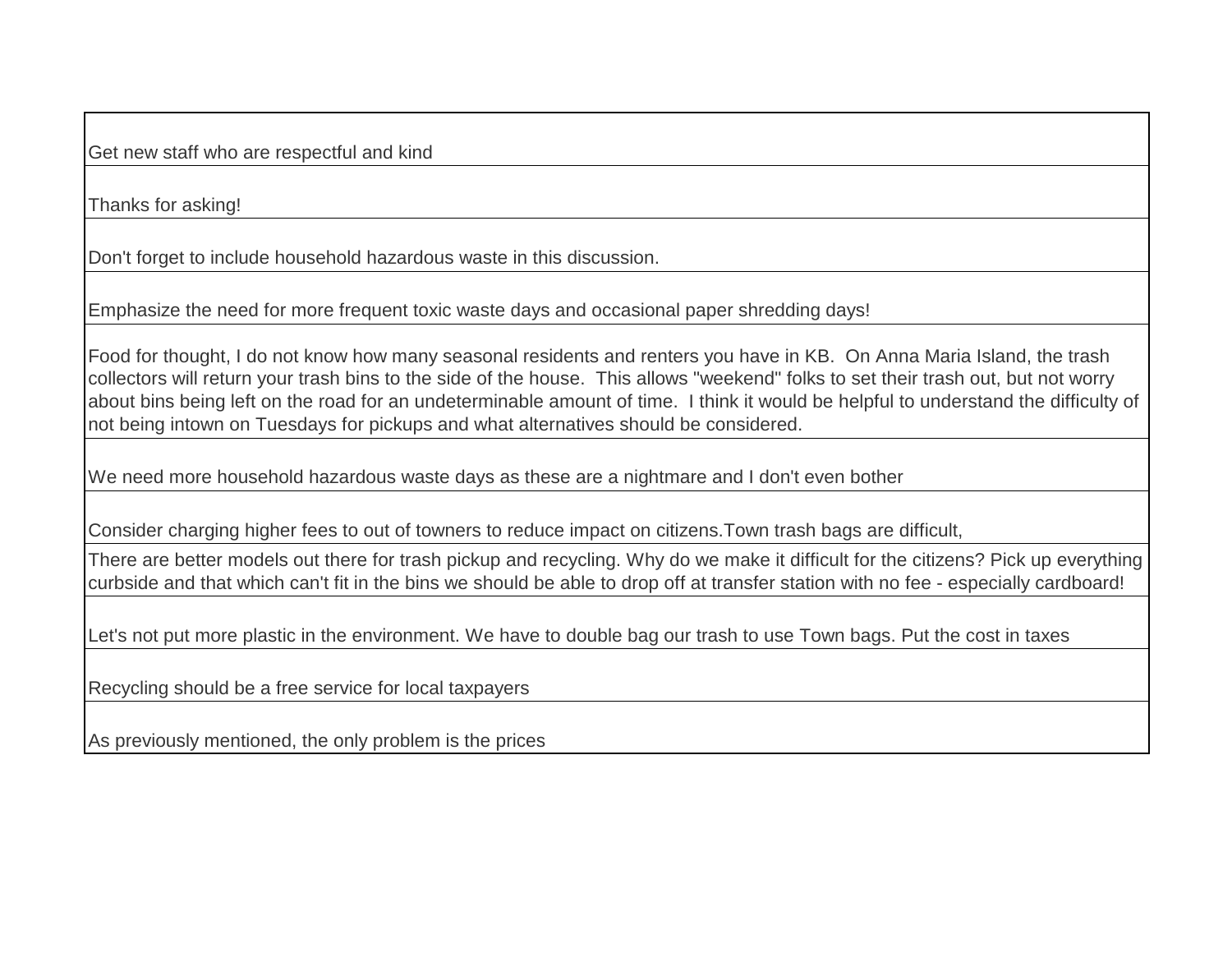I work for people who I notice NEVER ( for years) use the "required" purchased trash bags. I think they don't know it's required.I've watched this for the past several years. Town picks it up weekly with no bags. This is not fair to those who purchase. Better surveillance an notifications to residents needed as I am sure they are not alone in having missed theat detail.. PS Recycling a few crdboard boxes pre-flattened shouldn't cost an old man (80s) \$3 minimum free. It's a money making motivation there and is really different how it was with previous operators better, more sensible

I understand electronics etc. that aren't curbside recycles require fees, that makes sense just not the curbside collctibles

Dog Park is VERY important, well maintained and good group of people and dogs

Pricing too high, town garbage bags are a terrible way to do trash payments. put in taxes

The town needs to better understand why so many people leave unwanted items at the curb. Laziness, pricing at the transfer station, don't know about selling items at the Transfer Station. Nice town filled with curbside "junk."

The bags are a huge pain in the

The transfer syaytion is a very valuable feature that insures there is less liter in our woods

On several occasions the staff have been rude and surly.

I have done some neighborhood clean-up projects for neighbors who are not able and who may not respond to the survey or show themselves as not using the facilities for grass, leaves, dump/recycle. Please just keep that in mind--some of us do for others in town so it may be "more used" than some of your numbers show!!

We need household compost available as a part of our regular trash pickup!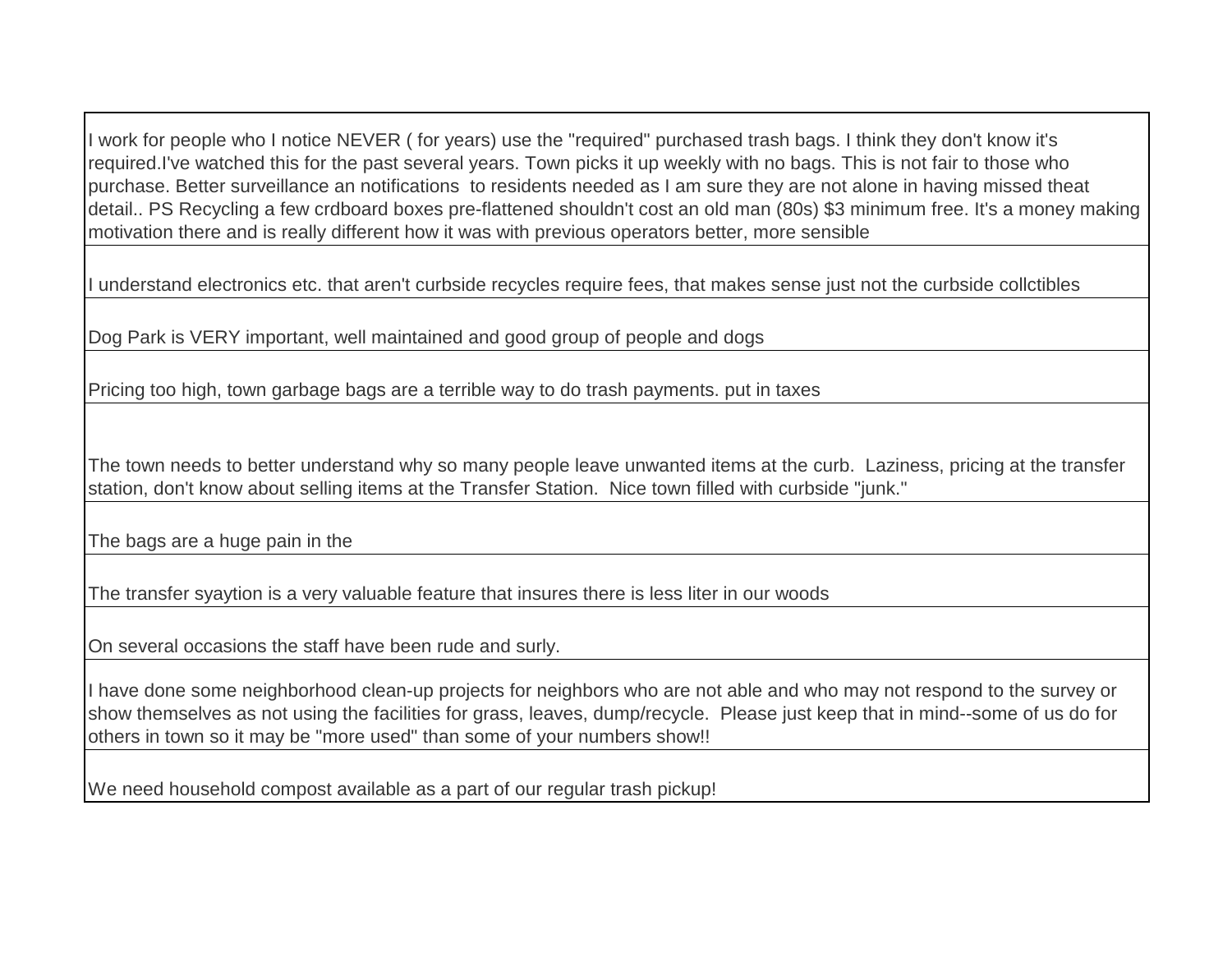How about sending one out about public works?

Please stop the need for bags/tags to dispose curbside trash. Bin is provided. I take trash elsewhere it's far too expensive.

Purple bags are challenging for elderly people, please eliminate and put into taxes

Thanks for all you do for our town. I appreciate you!

Maine does not effectively address hazard waste. I have not found environmental companies who will or not know how to address. Clean Harbor is used and helpful once a year but could not explain how wastes are addressed.Haz waste has been dropped at donations or put in woods.

The dog park is extremely important to owners and for dog health to exercise.

We own a house in Kennebunk where our daughter and grandson live. However, we have been told we cannot use the transfer to dispose of yard waste because we do not have a vehicle registered in Kennebunk.

Get the Cassella trash trucks to stop leaking oil!

It would be nice to be able to drop off brush/branches from fall/spring cleanup

I think the trash bags are very expensive and they keep getting smaller.

quit torturing us

Please keep the transfer and recycling operation in Kennebunk. It keeps recycling materials out of the waste stream and old electronics and appliances off the sides of our rural roads

appreciate you looking into this review.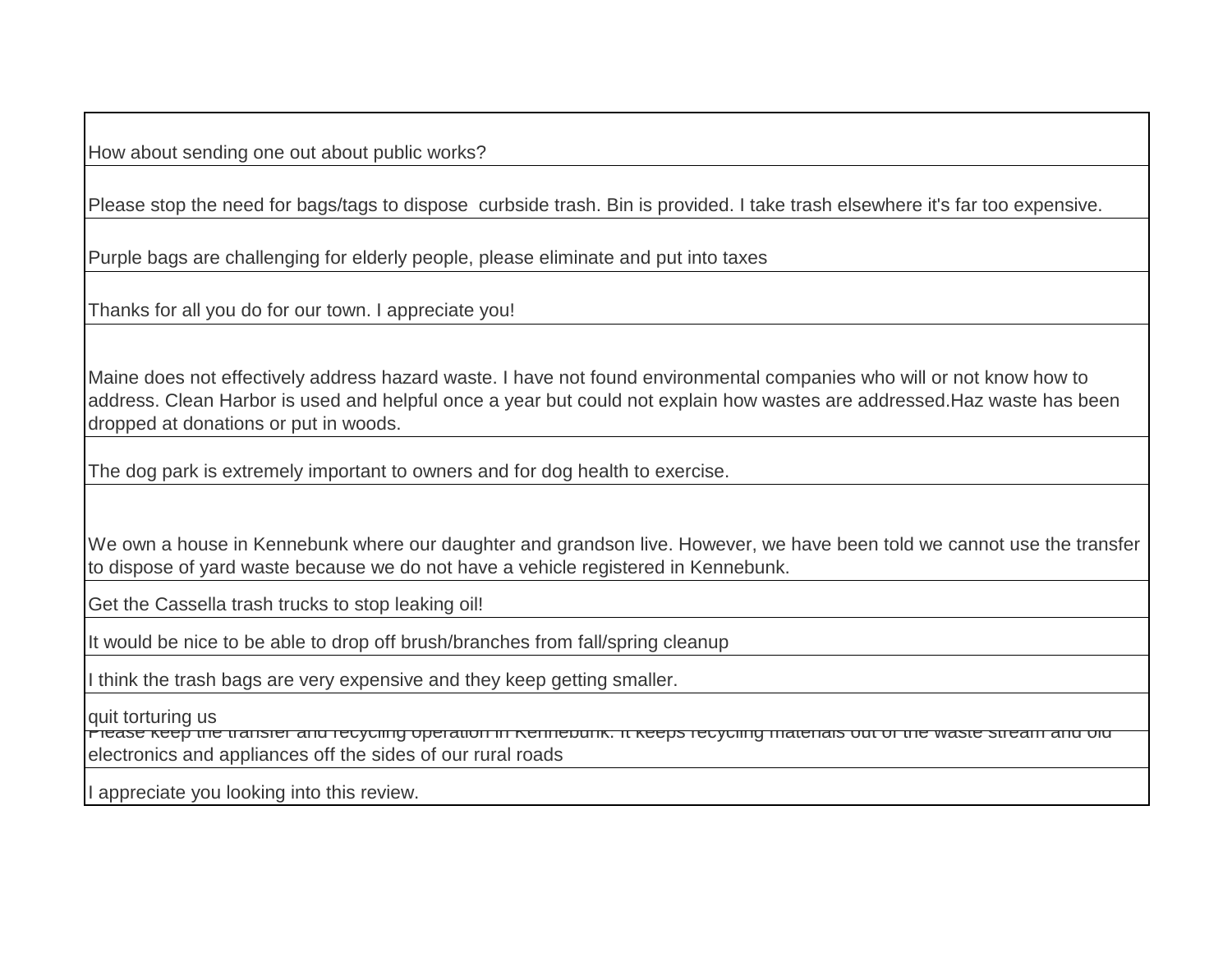If we could partener with a neighboring town to save cost we should consider that.

As other towns, place municipal solar array on landfill.

I have been a resident here for many years we have always used the transfer station for recycling, but now if you go up there with cardboard boxes broken down for recycle they charge you. That did it for us. Thank you, miss the old way it was run.

trash removal is difficult in kennebunk, town trash bags are a scam, there are no alternative services for residential trash removal and bulk trash is cost prohibitive at the transfer station. Kennebunk taxes are too high to have such challenges.

Thank you for making this service a priority!

Thank you!

Your use of residents input and opinions is appreciated.

I think the town needs to rethink the fees. The amount of money individuals are charged to throw out trash is ridiculous. The town should provide curbside pick up once or twice a year for large items ie household furniture, metal etc free of charge. Residents should be allowed one trash bin per week that does not require a pay as you go bag.

Please try to eliminate the corruption at the transfer station.

As a seasonal resident I apprecaite being able to drop trash and recycling off on my way out of town.

Please get rid of pay as you throw and purple bags. if you must do pay as you throw please don't use bags, use another system of payment such as barcode or tags bags are bad for the environment and by doing this you are conflicting your plastic bag is supermarket ordinance and balloon ban - it doesn't make sense.

I am a solid waste/recycling/sustainability professional

Thank you for inviting input from those who do not live in Kennebunk.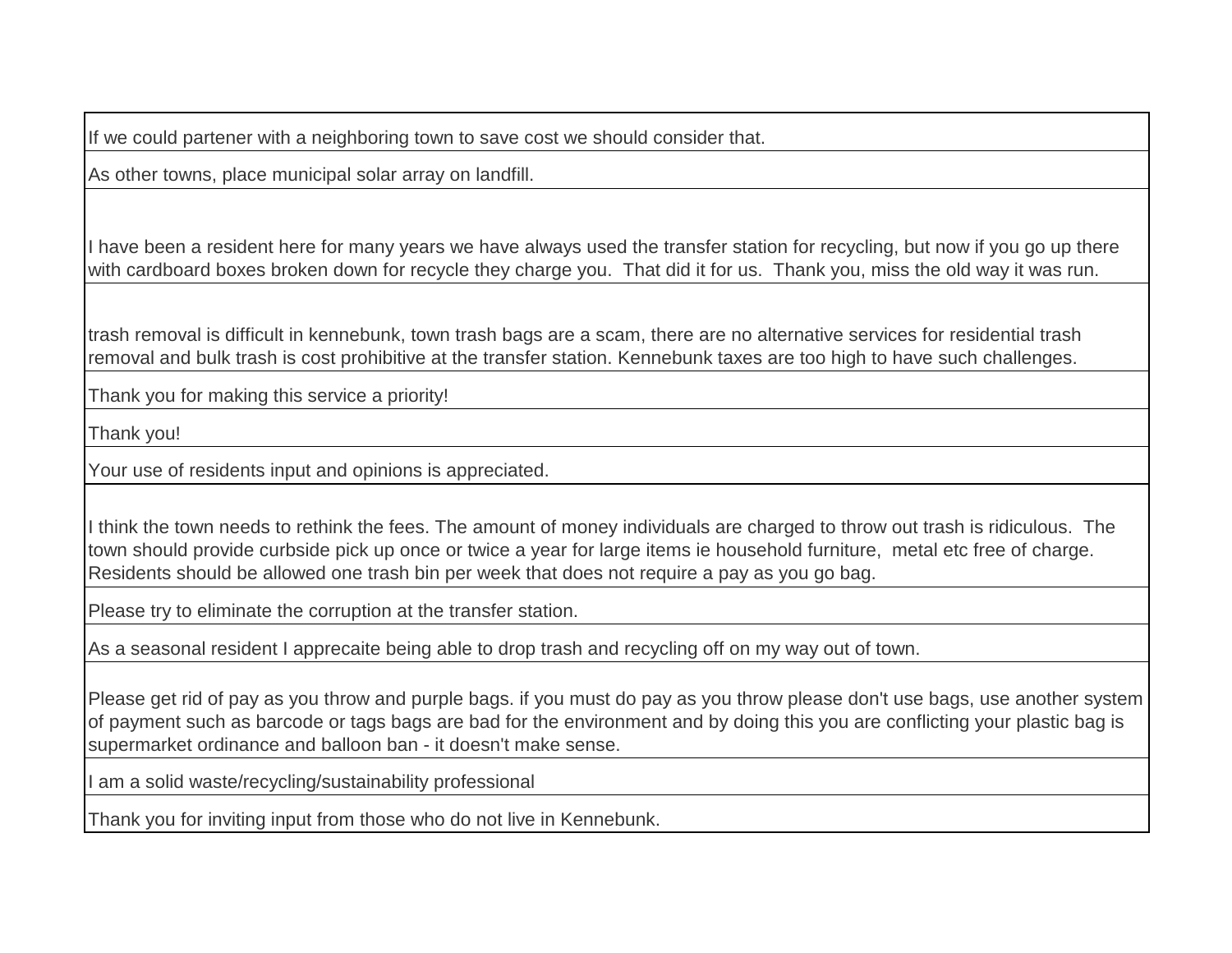I'm glad you are doing this.

we value the dog park and use it often

Inconsistent pricing needs to be addressed

Thanks!

It is very important for the community

As a K'port resident I wish we could access the sand for a slight fee.

annual hazardous waste disposal is important

We are Kennebunkport seasonal

would appreciate more hazardous waste collections

I wonder whether the contract arrangement for private management of the transfer station is the most financially advantageous option for the public. On visits with my son, who uses it, I was surprised and appalled to observe the manager orally stipulating and collecting large fees in cash and stuffing them in his pockets, precluding any oversight or audit of what using this facility is costing the public!

Always wonder if dollars collected go where they are supposed to go.

Very important to enhance/keep the sledding hill & dog park!

The entire public services operation, to include a transfer facilioty, shuld be moved elsewhere. Located on one of the town's primary roads, adjacent to a school and multiple neighborhoods, is not appriopriate.

Sorry to harp, stop charging for trash bags. Raise mil rate to cover if needed.

thanks for asking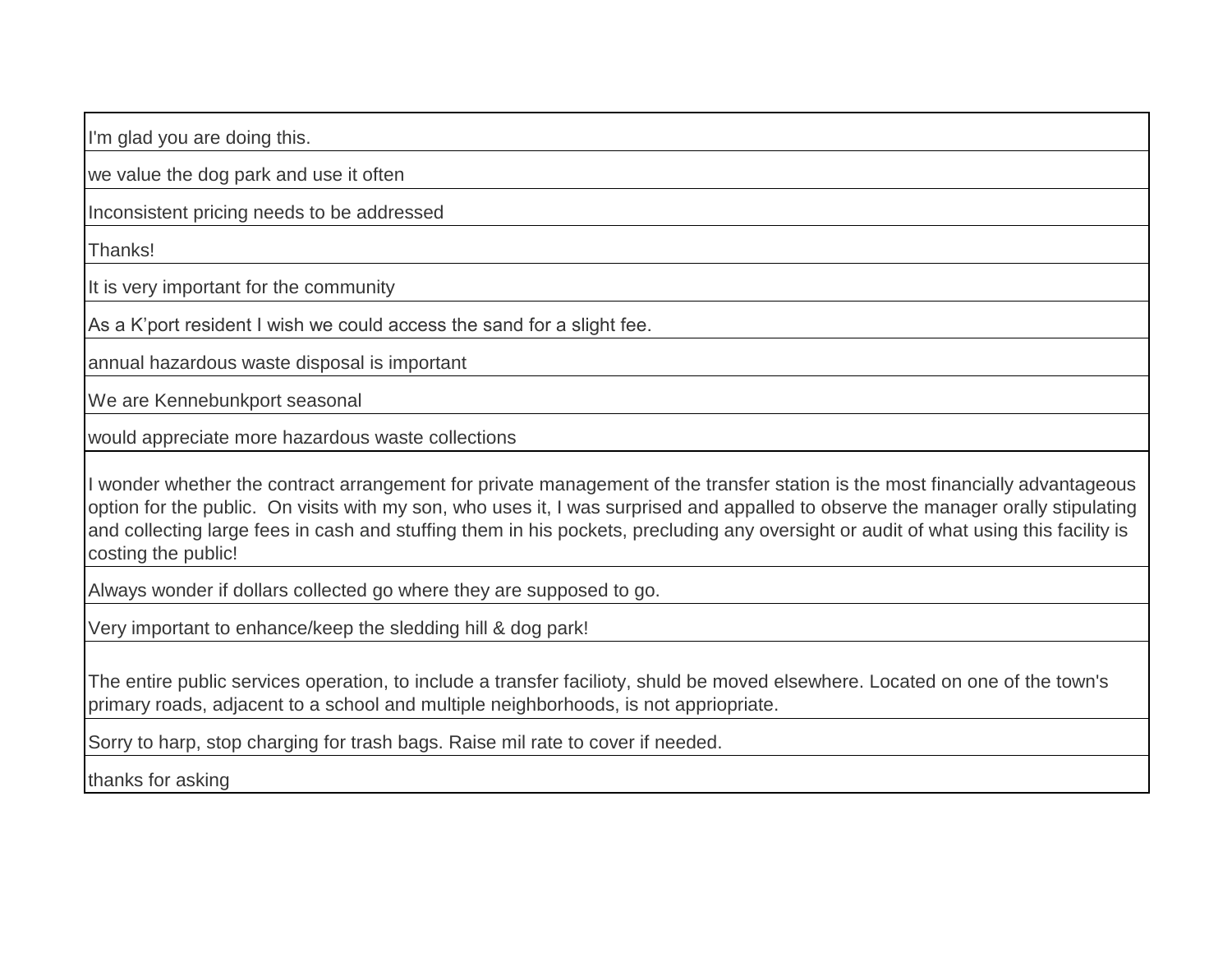I think that town residents sometimes scoff at the purchase and use of town trash bags. That would lead to increased expenses for those who do pay their fair share. I would vote for inclusion of trash removal expenses in our property tax bill.

There's should be a free day for throwing out bulky items

Thank you for asking.

I don't see a problem with the flow of cars exiting the center

Put community solar farm on former dump to lower residents power bills

Now that we have curbside pickup. I have little need for cardboard and daily item recycling. I would be interested in items that ecomain will not accept like: metal, electronics, used building supplies that cannot be taken to restore, etc.

Cost of leaves / grass disposable needs to be changed!

Kennebunk should do free bulk pick up twice a year

The transfer station needs to be changed

If pricing was less expensive I would utilize it more

KBK has to examine cost effective, environmental friendly ways of disposing of trash. However, it will only work if residents are educated on how to compact their own trash and recycle everything possible. (Online videos might help.

It would be nice to use our local transfer station but it's too expensive and one women is very rude and always charges us way more than anyone else. We go to Sanford, wonderful staff and consistent reasonable prices.

Hope this survey results in major revisions to the current station!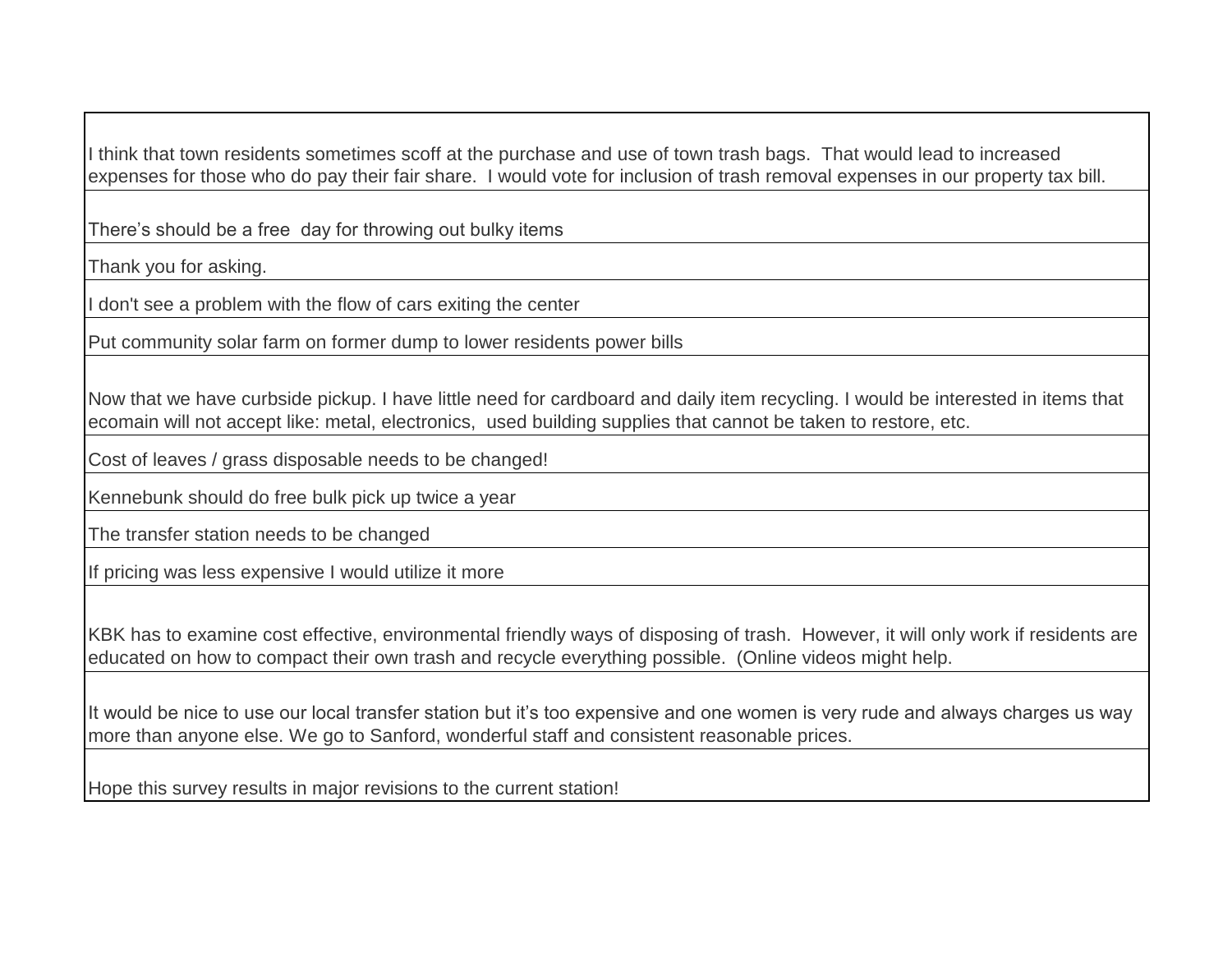Wish the Treasure Chest or something similar could be made more accessible and usable

The employees are friendly and knowledgeable

the transfer station provides a vital service - keep it in town

Keep it where it is

The Town has to fix their pricing because people cannot afford to dump their bulky items there. you see couches, cars, refrigerators, ovens, etc outside in people's yards and the town is starting to look incredibly trashy. people cannot afford to dump there bulky items at the transfer station

As a Kennebunk tax payor it's dissapointing that we can not drop off extra recycling at the transfer station without have to pay.

My work schedule does allow me the time to do focus groups.

Once or twice a year bulk pick up (many towns do this!) would be appreciated.

My year round home is in Wellesley, Ma and cannot say enough wonderful things about the Wellesley, Ma recycling and transfer station. We do not have trash pick up and bring our Trash to the transfer station. We do not pay for recycling or trash as it is included with our taxes. We have a huge wonderful take it /leave it are for town residents staffed by volunteers. we also

Hopeful for reasonable rates and unlimited recycling

I wish there was the option to bring and dispose of trash without the fee of a bag or disposal. I have a camp in Standish and i pay \$25 a year for a sticker and unlimited disposal of everything except electroics.

See previous comments. Thank you very much for asking for public comments!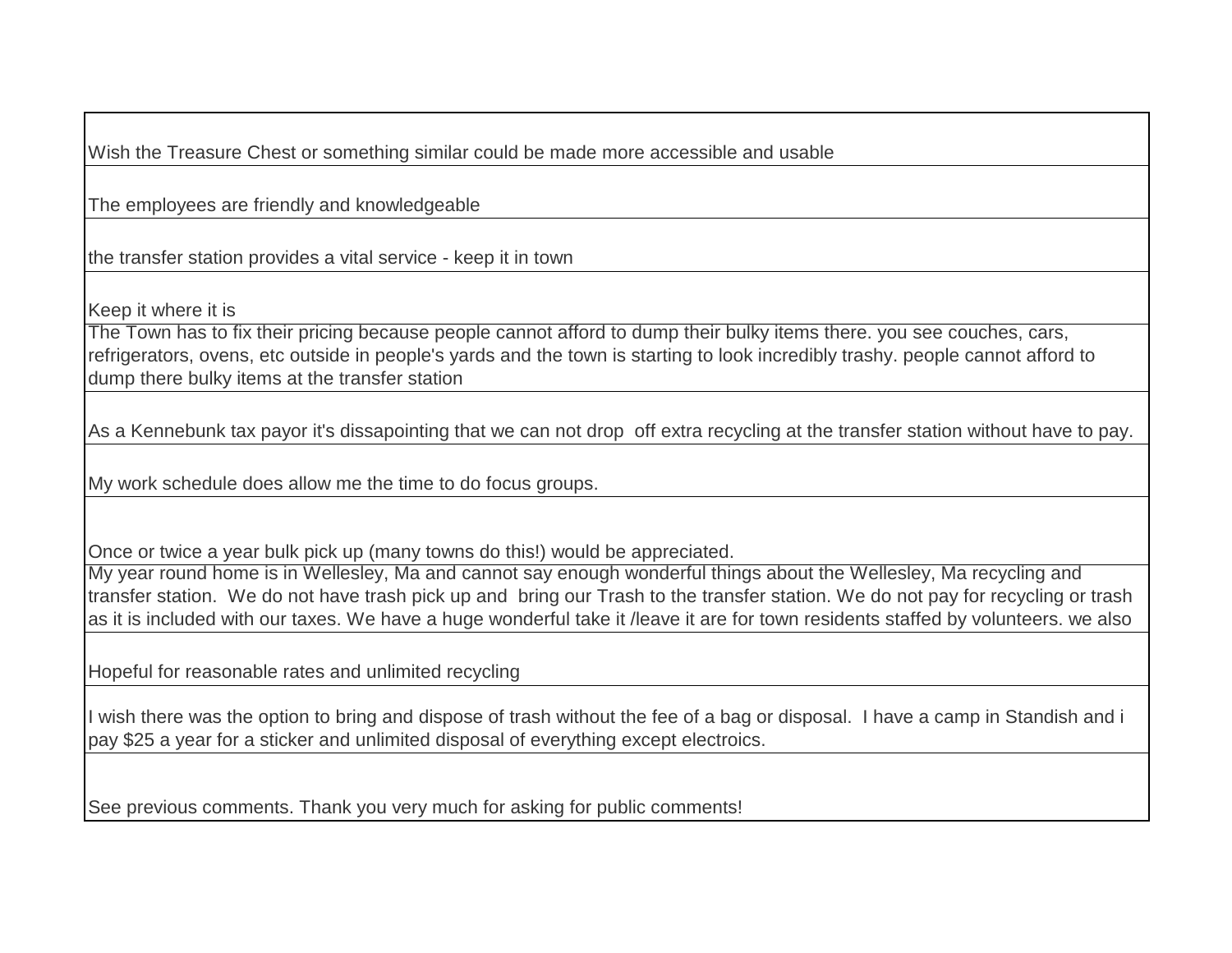I think the town should maintain our own compost pile for the easily compostable materials, leaves/grass, and allowing CPRC group to charge \$12/yard for those materials, which is a cost that must get passed on to my clients who are residents of Kennebunk, and already pay Taxes for this service which is free for homeowners, but they must again because I get charged

Please break the contract with the current provider and put out to open bid.

The fact that we have no municipal composting in Kennebunk is disconcerting to me. It would redirect so much food waste out of the trash stream and save the town monies in the end. Please consider the importance of this added endeavor.

You need better hours. Most people dont get home until after 5

I use and donate to the dog park daily and sledding hill regularly

Thank you for asking!

hazardous and chemical waste drop off needed more than twice a year.

About time. Something needs to be done. Fix it!

very happy that compost containers were provided by the town. Building on this would be great!

thank you for exploring options. Currently the prices are so high that we end up gathering a bunch of junk on the side of our house and go when there is a lot so we can hopefully pay less for one trip than for multiple trips

I would like to participate in additional conversations regarding this matter, but I am in Kennebunk year round, but not lately with the COVID situation so I can't really participate as desired. Sorry. You're doing a great job in Kennebunk!

Great, easy survey. thank you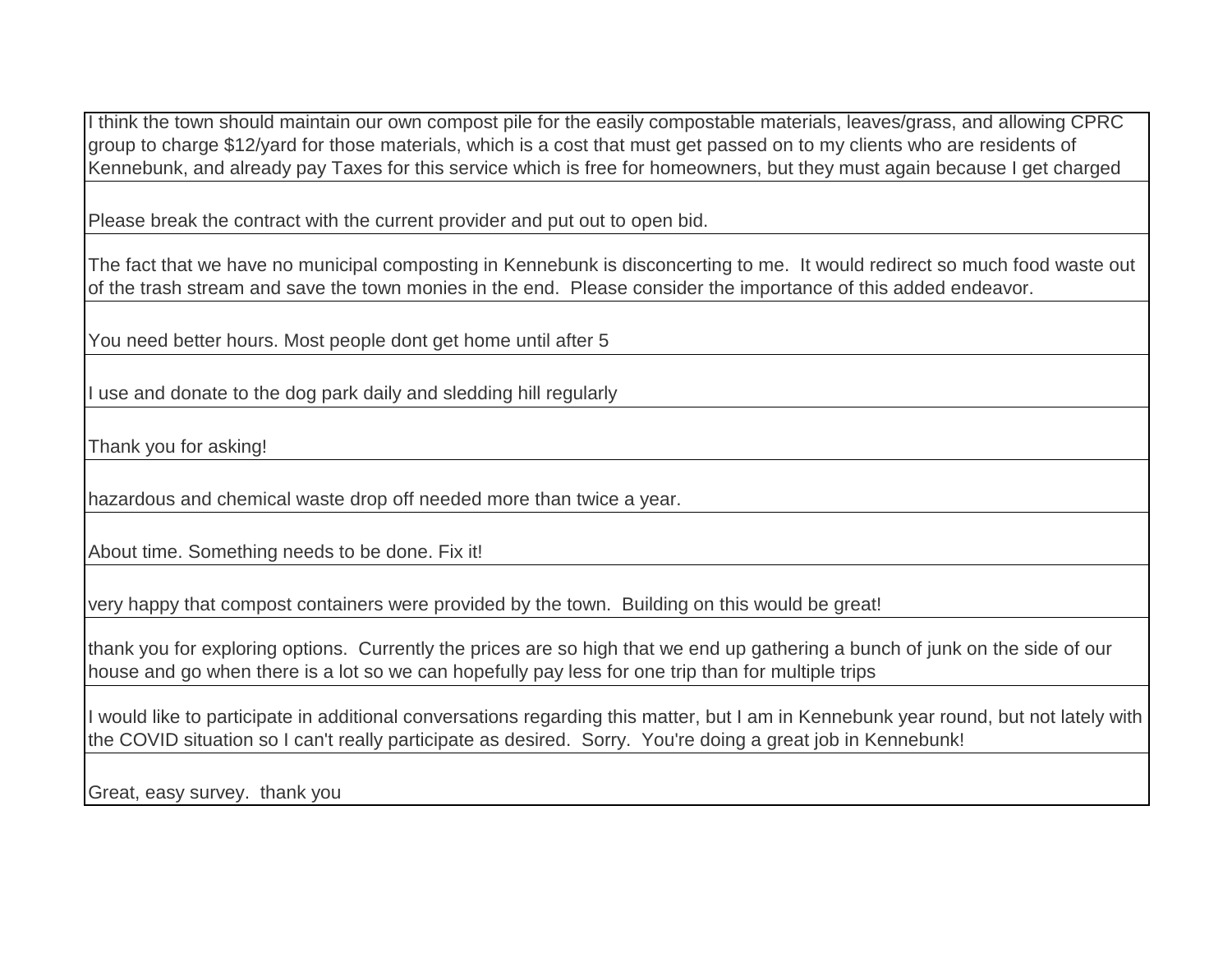Thanks for asking. I hope the situation at the transfer station improves.

I don't use the transfer station, but I think it's important to have to prevent improper waste disposal.

We think the transfer station is a necessary part of the town even though we do not use it regularly. We do however use curbside recycling EVERY week and LOVE it!

The road to the transfer station is too narrow. We have to stop on an incline to talk to the attendant. We have to go through the entire recycle road to get to the Salvation Army boxes. They should be at ground level at a more convenient location. The recyle road is covered with litter. I am always afraid I will get a flat tire.

I would like to see the "closet" better used. If the can/bottle collection goes to clunk, I am disappointed. I like the idea of the funds being kept within the town .

Keep the dog park

Survey was clear and easy to complete. Thank you for your efforts

If we need the space, the transfer station should go.

Please publish the results.

we were early adopters of the compost program, have LOTS of gardens and rely on the convenience of the TS to keep them growing! The people are nice too!!

If yyou could make the Transfer Station as clean and organized as the Arundel Trannsfer Station

I support decisions make by Town government.

Very well run...organized, easy flow and maintained.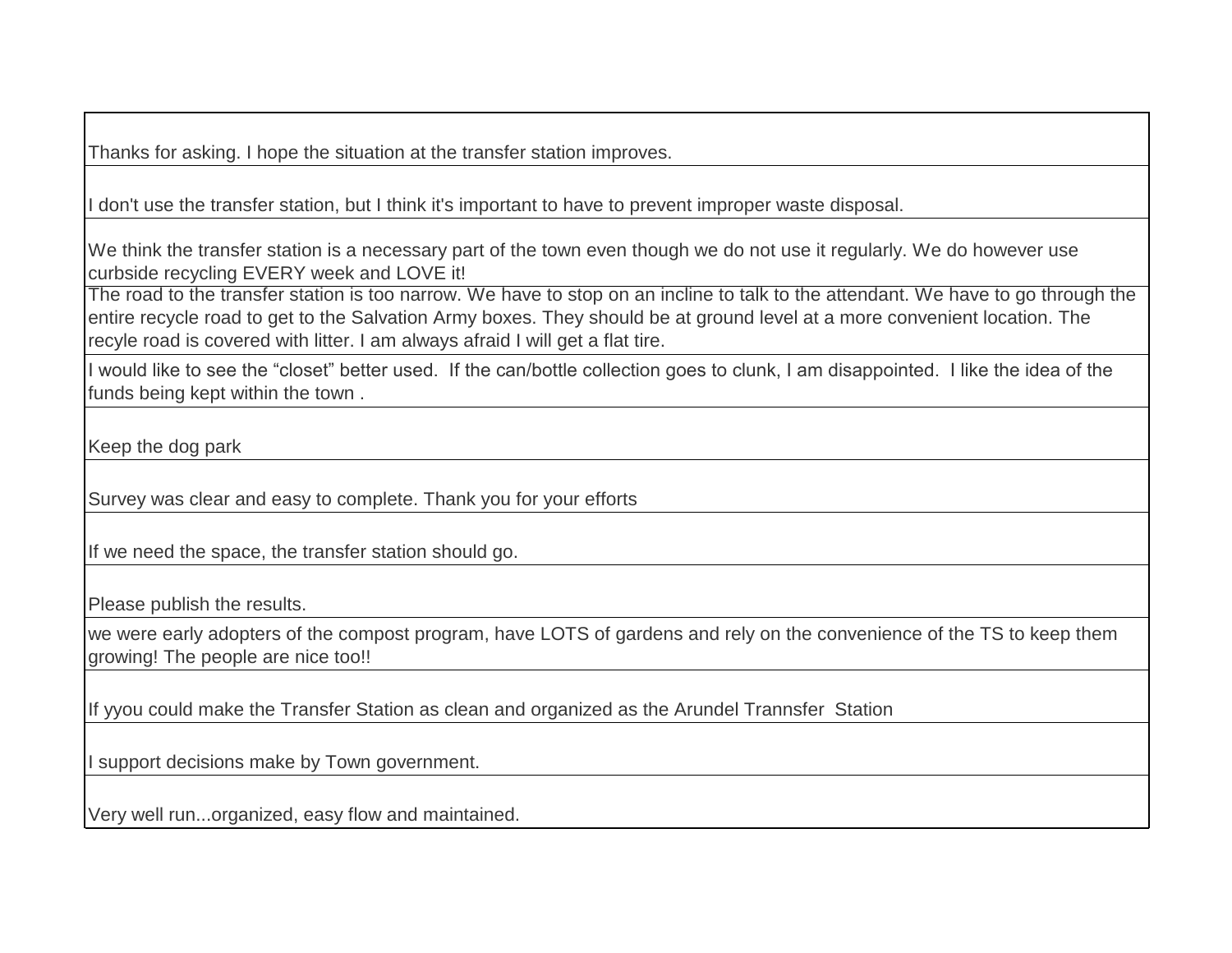Don't like the people that work there. Same items cost different amounts depending who get and fees way too much. Why pay for cardboard recycle at station when free at curbside. Also don't trust cash getting to town. Recommend vouchers and pricing consistency.

Thank you for allowing us to participate in this survey. Much appreciated. PS- con you please consider offering hazardous waste day quarterly or bi annually.

There should not be a charge for resident recycling of cardboard at the transfer station!

Understanding that this was not the subject of this survey, I think it's ridiculous how much we're paying for town garbage bags. We're very clearly paying for the service in our taxes and have the specified town bins, so paying additionally the astronomical price for garbage bags seems unnecessary. Additionally, it creates excess waste because I bag my trash in my kitchen with a

Community compost program please

Find a solution that REDUCES taxes rather than increases.

The pricing model and general cost is ridiculous when compared to the level of service and cost other transfer stations like Wells offer. Given the property tax rates in Kennebunk - plus the income generated by the pay as you throw program - I expect better.

The traffic flow at the current transfer station is woeful. The fee structure is ludicrous and subject to the whim of the employees. I dread going.

I used to relish going to the "dump" on the weekends. When the contract changed years I stopped as it became too stricter, expand dive and generally useless.

I feel that the pricing is fairly significant for town residents to drop of household recycling. Often times the only option I have to dispose of regular everyday recycling (paper, plastic, etc.) is at the transfer station because someone else uses my curbside receptacle.

new city yard, needed and kept clean and organized

We should not have to pay to drop off recycling at the transfer station.